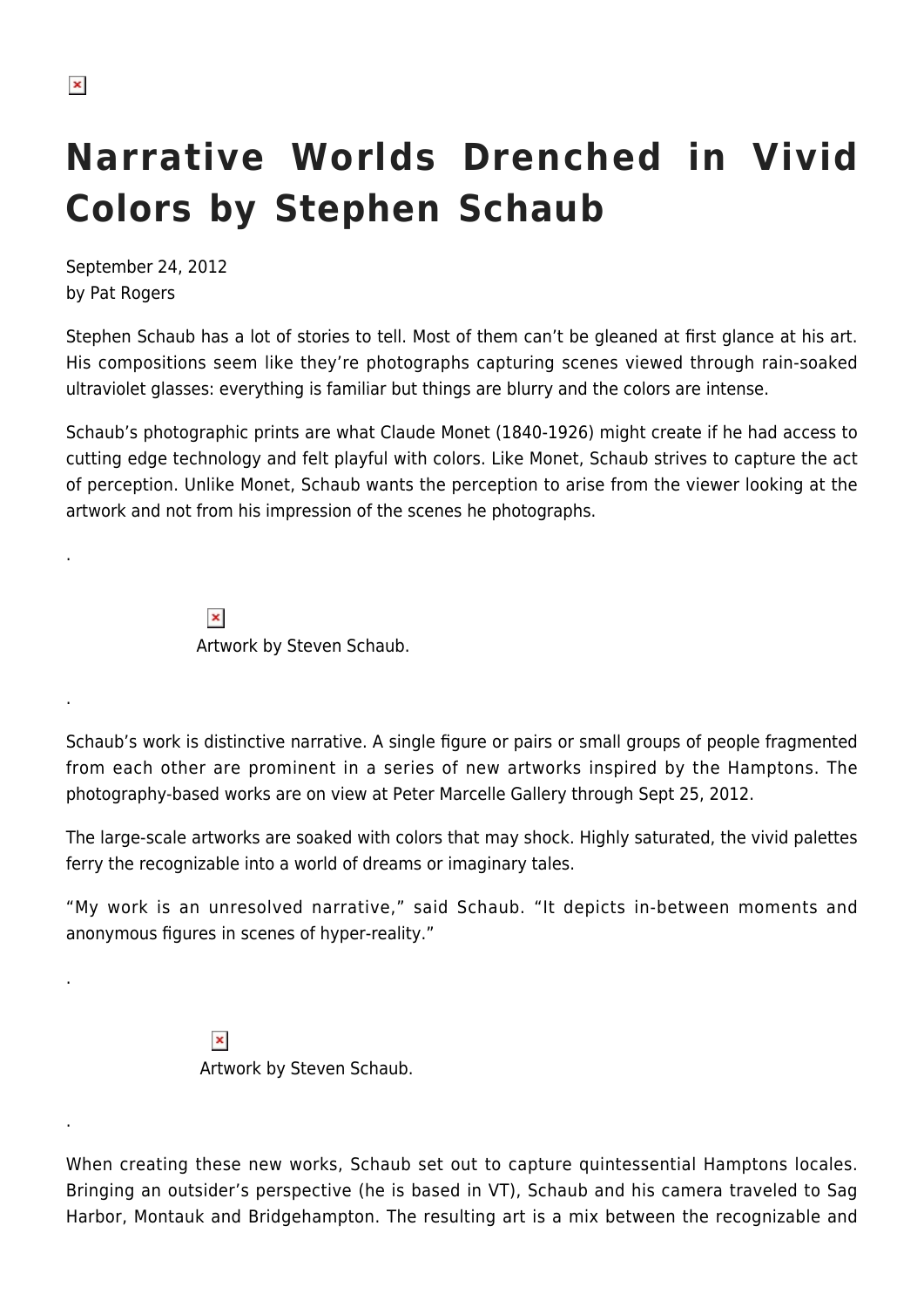places that could be familiar. Businesses with distinctive architecture can be easy to identify (Sag Harbor Movie Theater, the Candy Kitchen, The American Hotel). Beach scenes and farm fields could be from anywhere. This is the way Schaub prefers it.

"I like to have enough information that the setting could seem familiar but I don't want to give too much information," said Schaub. "The artwork should suggest stories or memories from the person looking at the work."

> $\pmb{\times}$ Artwork by Steven Schaub.

.

.

.

.

To capture scenes and transform then into art, Schaub combines the past with cutting edge technology. He begins with photography and then makes prints using a rarefied printer and paper. There is nothing about his process that is ordinary, Schaub explained. His camera is hand-made and customized for Schaub. When he shoots, the lens is so wide that Schaub is immersed in the composition he is creating. Only a few inches separates him from his subjects. His camera is called a Cuboid Selectascope Camera. There is only one in existence, he said.

The photograph is printed using a d'Vinci Fine Art Printing Platform which features 12 pigmented inks. There are only six in the world, according to Schaub. He owns the first one made as he was involved in the printer's beta testing in 2004, said Schaub.

> $\pmb{\times}$ Artwork by Steven Schaub.

Each print is made using hand-made Amate paper produced in small villages in Mexico as an indigenous craft. Amate paper was used by the Aztec culture for religious purposes, he said. Amate paper appeals to Schaub as it is grainy, highly-textured and approaches sculptural.

"It took a lot of experimenting to figure out how to print on this paper," he said. " I build the right visual foundation so I can do something special. Each photograph is matched to a specific sheet to enhance the atmospheric qualities of the art."

Printing on unique paper paired to compliment or contrast with a specific photograph can be nervewracking. No matter what happens during the printing process, there can only be one because the sheet of paper cannot be replicated, explained Schaub.

"It's like jazz improvisation," Schaub said. "Whatever happens is what happens. No performance